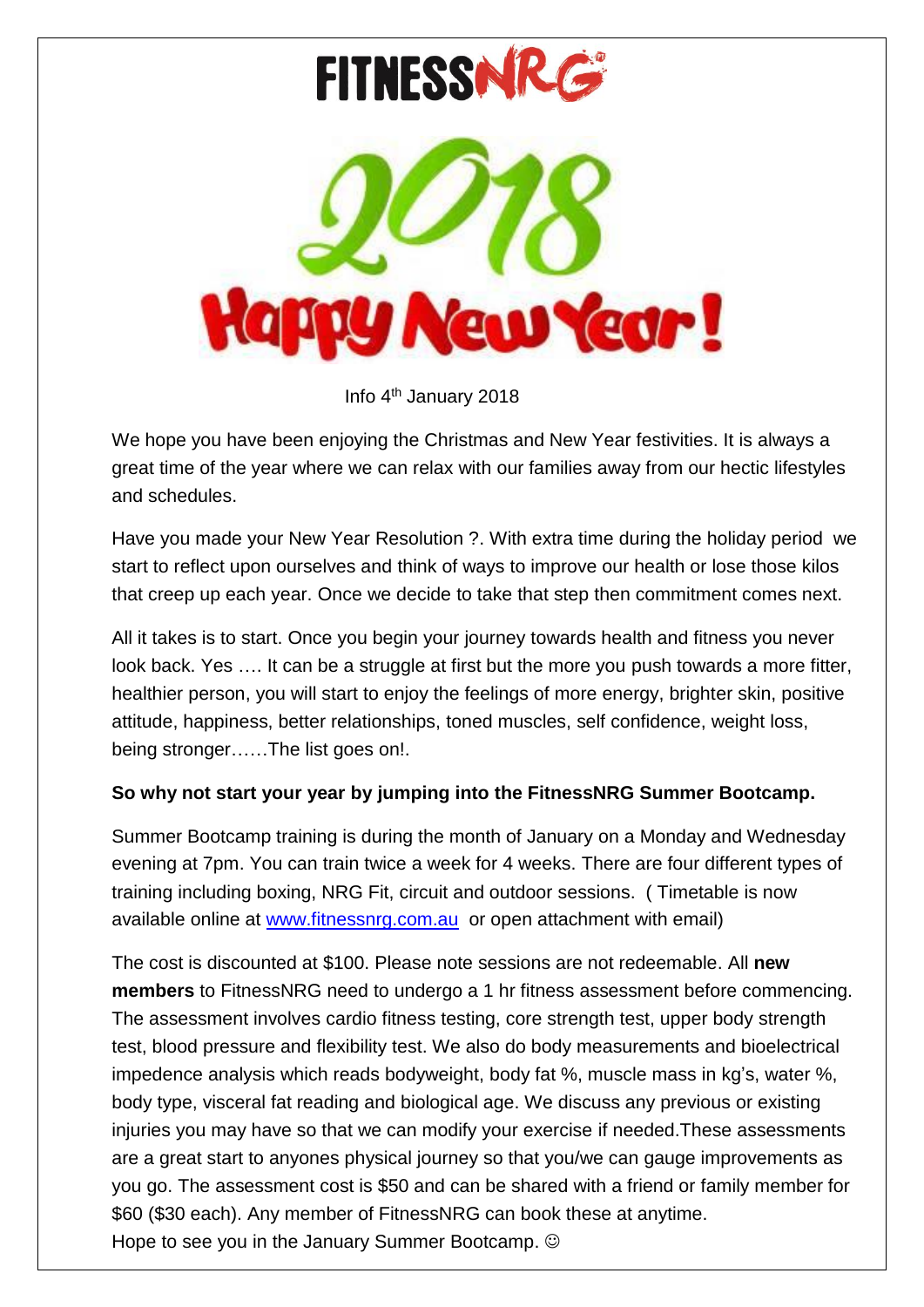| PERSONAL TRAINING SESSIONS ARE CONTINUING THROUGHOUT JANUARY AS<br><b>REQUIRED</b> |                                                                                                                                                         |  |  |  |  |
|------------------------------------------------------------------------------------|---------------------------------------------------------------------------------------------------------------------------------------------------------|--|--|--|--|
| MON $8TH$ JAN – WED 31 <sup>ST</sup> JAN                                           | *SUMMER BOOTCAMP*<br>4 WEEK BOOTCAMP *SPECIAL \$100*<br>MON AND WED 7PM.<br>NO SATURDAYS ARE<br>SCHEDULED SO YOU CAN HAVE YOUR<br><b>WEEKENDS FREE.</b> |  |  |  |  |
| MONDAY 5TH FEB 2018<br>- THURS 29TH MAR                                            | <b>TERM 1 2018 PT GROUP CLASSES BEGIN</b>                                                                                                               |  |  |  |  |
| <b>MON 5TH FEB 2018</b>                                                            | FEBRUARY 4 WEEK BOOTCAMP RESUMES                                                                                                                        |  |  |  |  |

# **JACK MILLIGAN IS OFF ON A GIG FOR 2 MONTHS….**

Most of you know Jack is a singer/songwriter and a FitnessNRG Personal Trainer. He has been selected after auditioning to travel The Caribbean Islands performing his music on a cruise ship. What a great gig !! We are very happy for him.

Jacks classes will still go ahead in Term 1 with Cheryle as the trainer and his PT clients can still continue to train with Cheryle or another trainer. We will miss him around the gym especially his mum and dad haha.

#### **Jack will be training throughout the month of January before taking off early February.**

# \*BOOTCAMP MINI TRIATHLON IS COMING\*

**WHEN** FEB 2018

**TIME** 8.30AM

**WHERE** LYSTERFIELD LAKE PARK

**BRING** SWIMMIMG ATTIRE, BIKE,

**HAT, WATER, TOWEL AND SUNSCREEN** 



#### **CATEGORIES WILL BE**

**SWIM APPROX** 50 – 100 METRES. OPTION TO WALK AND NOT SWIM IN THE WATER **BIKE** 9.5KM **RUN** 3KM

**OPTION TO CHOOSE WHICH CATEGORY TO DO. YOU DON'T HAVE TO DO THE WHOLE THREE. MORE DETAILS TO COME!!**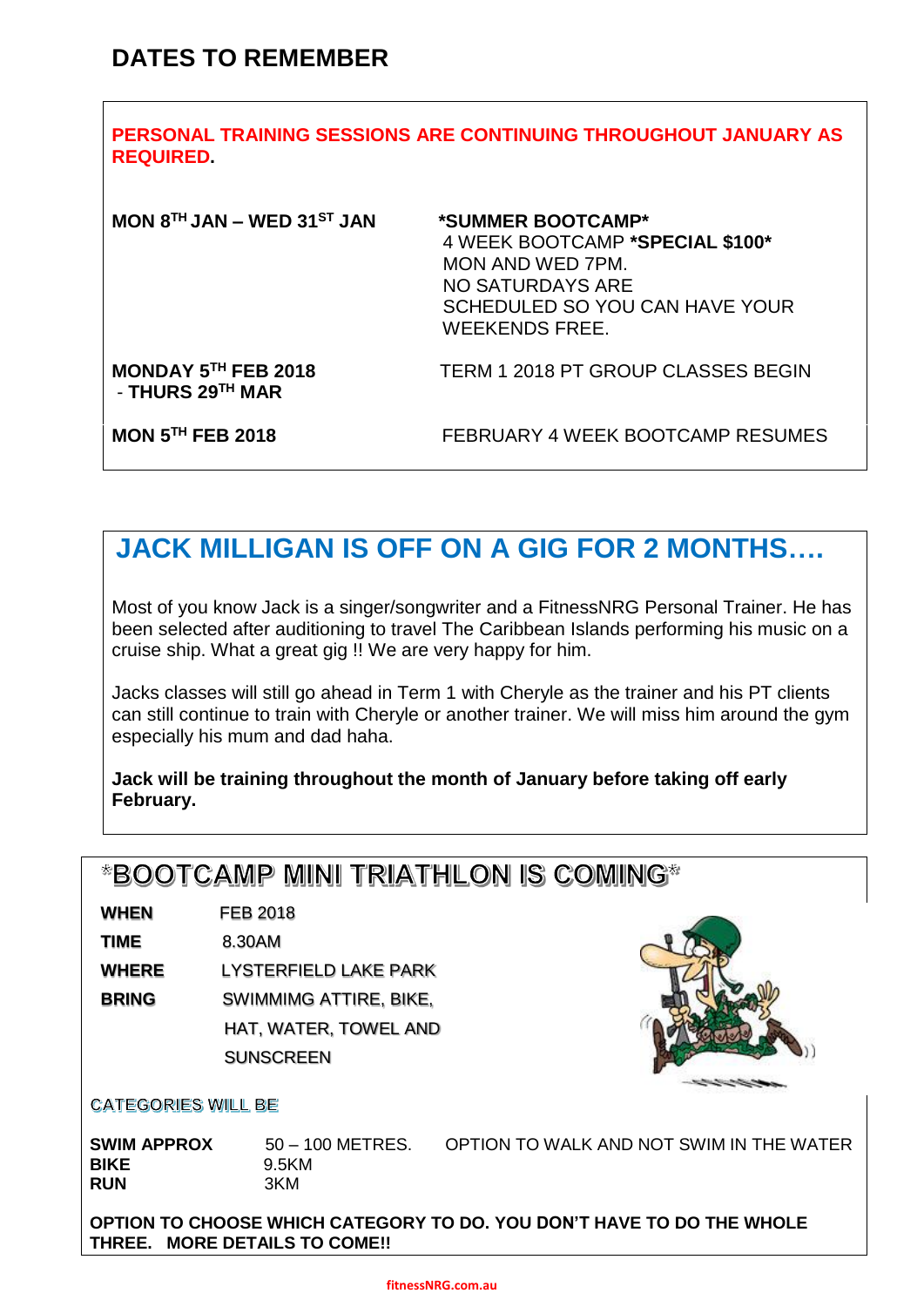## **2018 PT GROUP CLASSES START MON 5 TH FEB - THURS 29TH MARCH**

#### **COST \$120 EACH FOR THE 8 WEEK TERM**

PT group classes are an affordable alternative to one on one personal training. They are a small group providing excellent workouts. PT group classes provide weigh in checks at the start of term and at the end of term. If you don't like large groups and can't afford PT training, this is a great way of training.

Check out the UnlimitedNRG membership at the bottom of the newsletter.

| <b>MON</b>                       | <b>TUES</b>                  | <b>WED</b>                     | <b>THURS</b>    | <b>FRI</b> | <b>SAT</b> |
|----------------------------------|------------------------------|--------------------------------|-----------------|------------|------------|
| 9.30AM                           |                              | 9.30AM                         |                 |            |            |
| <b>POWERBAR</b>                  |                              | <b>STEP/ABS</b><br><b>BUTT</b> |                 |            |            |
| 11.30AM<br><b>BEGINNER/</b>      |                              |                                |                 |            |            |
| <b>RELAXATION</b><br><b>YOGA</b> |                              |                                |                 |            |            |
|                                  | 5.30PM                       |                                |                 |            |            |
|                                  | <b>POWERBAR</b>              |                                |                 |            |            |
|                                  | 6.30PM                       |                                | 6.30PM          |            |            |
|                                  | <b>CORE</b> /<br><b>YOGA</b> |                                | <b>POWERBAR</b> |            |            |
|                                  |                              |                                | 7.30PM          |            |            |
|                                  |                              |                                | <b>YOGA</b>     |            |            |
|                                  |                              |                                |                 |            |            |

### **TERM 1 2018 BOOTCAMP STARTS MON 5 TH FEB**

### **4 WEEKS BOOTCAMP COST \$150**

#### **2 X SESSIONS / WEEK/ \$120**

#### **1 X SESSION / WEEK \$80**

Bootcamp runs in 4 week blocks. Bootcamp has a variety of different training styles. Check the Bootcamp schedule on our website [www.fitnessnrg.com.au](http://www.fitnessnrg.com.au/) for current classes. It is a great all rounder providing NRG FIT classes which are a HIIT training class. Boxing, circuit, outdoor walks, weights, core, fun biathlons, triathlons and Bootcamp drills using army equipment are a few of the training classes. You do not have to fit to jump in. You just need to start.

| <b>MON</b>      | <b>TUES</b> | <b>WED</b>      | <b>THURS</b> | <b>FRI</b> | <b>SAT</b>      |
|-----------------|-------------|-----------------|--------------|------------|-----------------|
|                 |             |                 |              |            | 9.30AM          |
|                 |             |                 |              |            |                 |
|                 |             |                 |              |            | <b>BOOTCAMP</b> |
|                 |             |                 |              |            | <b>OUTDOOR</b>  |
| 7PM             |             | 7PM             |              |            |                 |
|                 |             | <b>BOOTCAMP</b> |              |            |                 |
| <b>BOOTCAMP</b> |             | <b>INDOOR/</b>  |              |            |                 |
|                 |             | <b>OUTDOOR</b>  |              |            |                 |